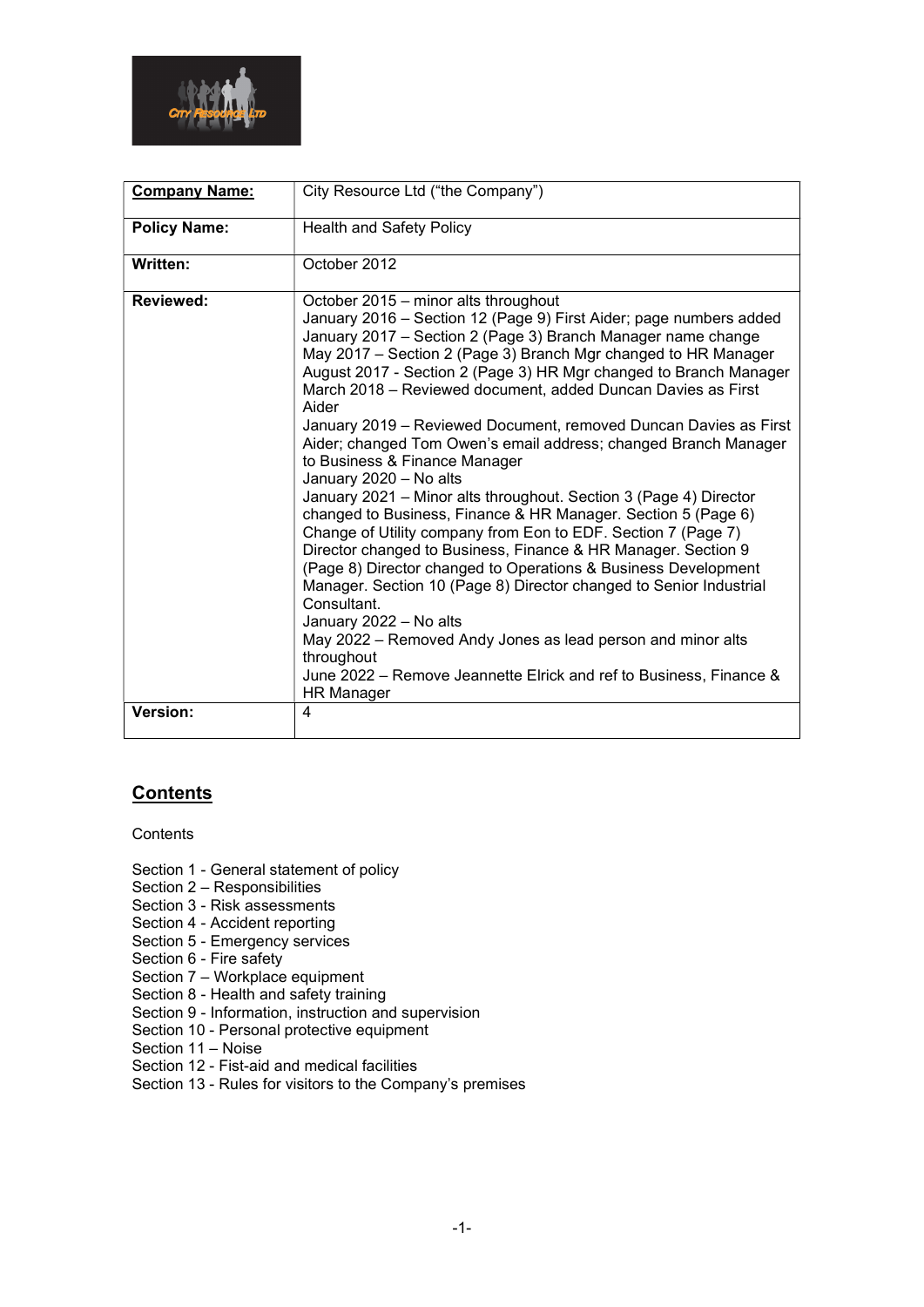

# SECTION 1: General statement of policy

### Company Policy

It is the policy of the Company to provide and maintain safe and healthy working conditions, equipment and systems of work for all our employees, and to provide such information and training as they need for this purpose.

The Company accepts its responsibility for health and safety of other persons who may be affected by the Company's activities.

Following the identification of work related risks and hazards, the Company will take preventative and protective measures. It is also the policy of the Company to ensure that its business is conducted in a manner so as to reduce the risks to members of the public. The Company may require you to attend such training and/or induction programmes in order to meet the aims of the Company.

The allocation of duties for safety matters, the identity of competent persons appointed with particular responsibilities, and the arrangements made to implement this policy are set out in this policy and in associated health and safety records.

This policy will be kept up to date, to reflect changes in the nature and size of the Company. To ensure this, the policy and its effectiveness will be reviewed annually.

#### Company's responsibilities

It is the duty of management to:

- provide and maintain systems of work that are safe and without risk to health;
- ensure safety and the absence of risks to health in connection with handling of equipment, storage and transport;
- provide information, instruction, training and supervision;
- maintain all places of work in a safe condition;
- provide and maintain a safe working environment.

#### Your responsibilities

All employees and workers have a duty in law to act responsibly and to take reasonable care for the health and safety at work of both themselves and their colleagues. This duty can be carried out by:

- working safely and efficiently:
- using any protective equipment provided and meeting statutory obligations;
- adhering to the Company procedures for securing a safe workplace. Individuals will be nominated to undertake health and safety duties as required.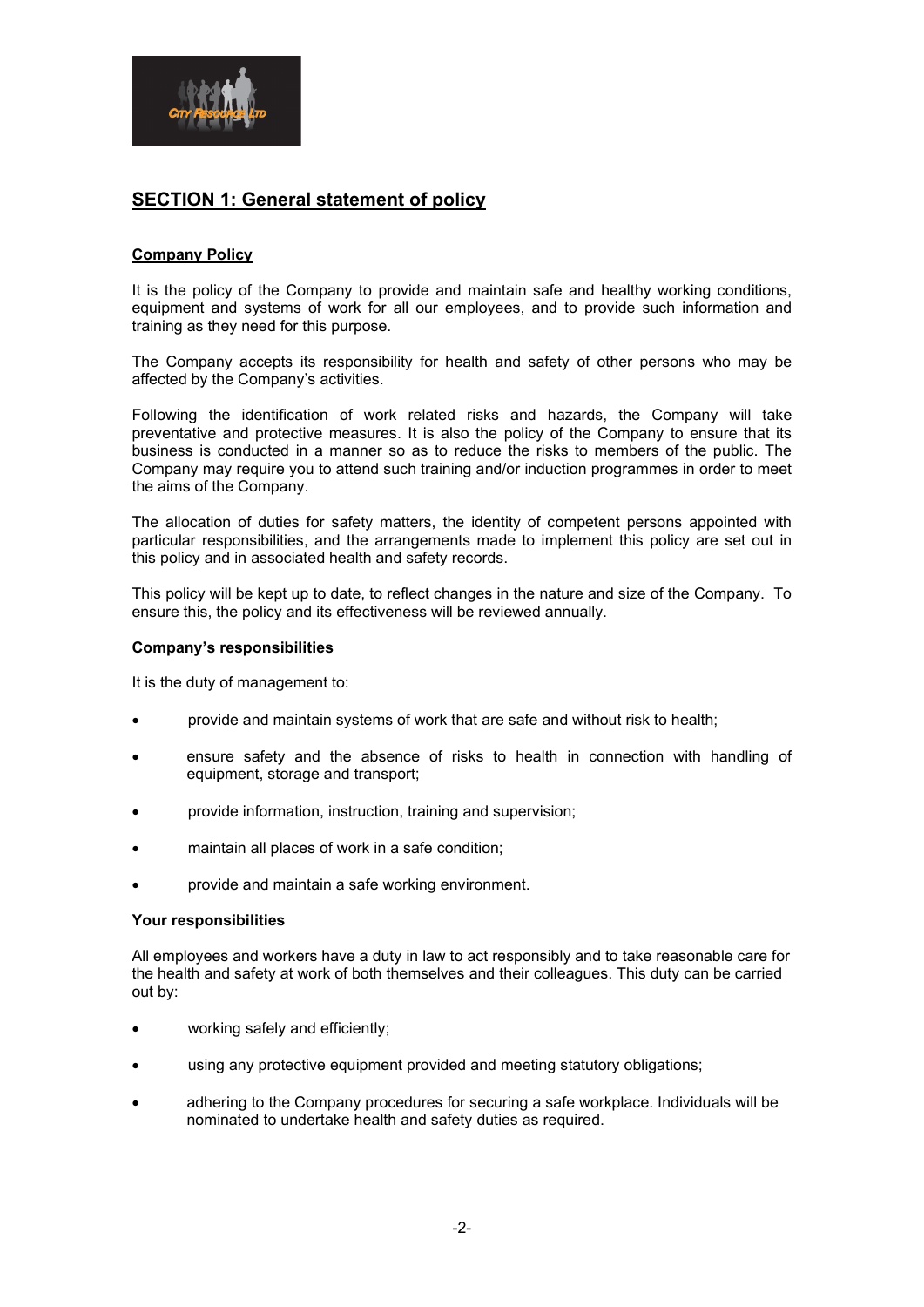

reporting incidents that have led to injury or damage;

All such incidents must be recorded and reported to Andy Jones, Director using the internal report form, which is available from City Resource Ltd. Any failure to adhere to this policy and the procedures set out in it will be considered a serious disciplinary offence and is one which may lead to dismissal.

#### **Security**

If you are responsible for setting the alarm, failure to set the alarm may result in disciplinary action being taken.

#### Fire & Emergency

You must observe the evacuation procedures laid down in the event of a fire or any other emergency situation. You must be aware of the location of the emergency exits, assembly points and first aid kit. Procedures to be carried out in the event of a fire or emergency will be found on the notice board.

# SECTION 2: Responsibilities

Ultimate responsibility for health and safety rests with the Board of Directors, with delegation of duty to managerial employees and Heads of departments. Those named must be fully aware of their duties, details of which should be included in their job description.

1. Overall and final responsibility within the Company rests with:

Name: Tom Owen Status: Director Telephone extension: 01733 344382 Mobile Phone: 07850 938346 Email: tom@tom-owen.co.uk

- 2. Person responsible for ensuring this health and safety policy is put into practice on a day-to-day basis is: Name: Steve Granger Status: Operations & Business Development Manager Telephone extension: 01733 344382 Mobile Phone: 07856 874814 Email: bdm@cityresourceltd.co.uk
- 3. In the event of accidents and dangerous occurrences, such incidents should be reported to:

Name: Tom Owen Status: Director Telephone extension: 01733 344382 Mobile Phone: 07850 938346 Email: tom@tom-owen.co.uk

4. In the absence of the person named in 3 (above), s/he will be deputised by:

Name: Steve Granger Status: Operations & Business Development Manager Telephone extension: 01733 344382 Mobile Phone: 07856 874814 Email: bdm@cityresourceltd.co.uk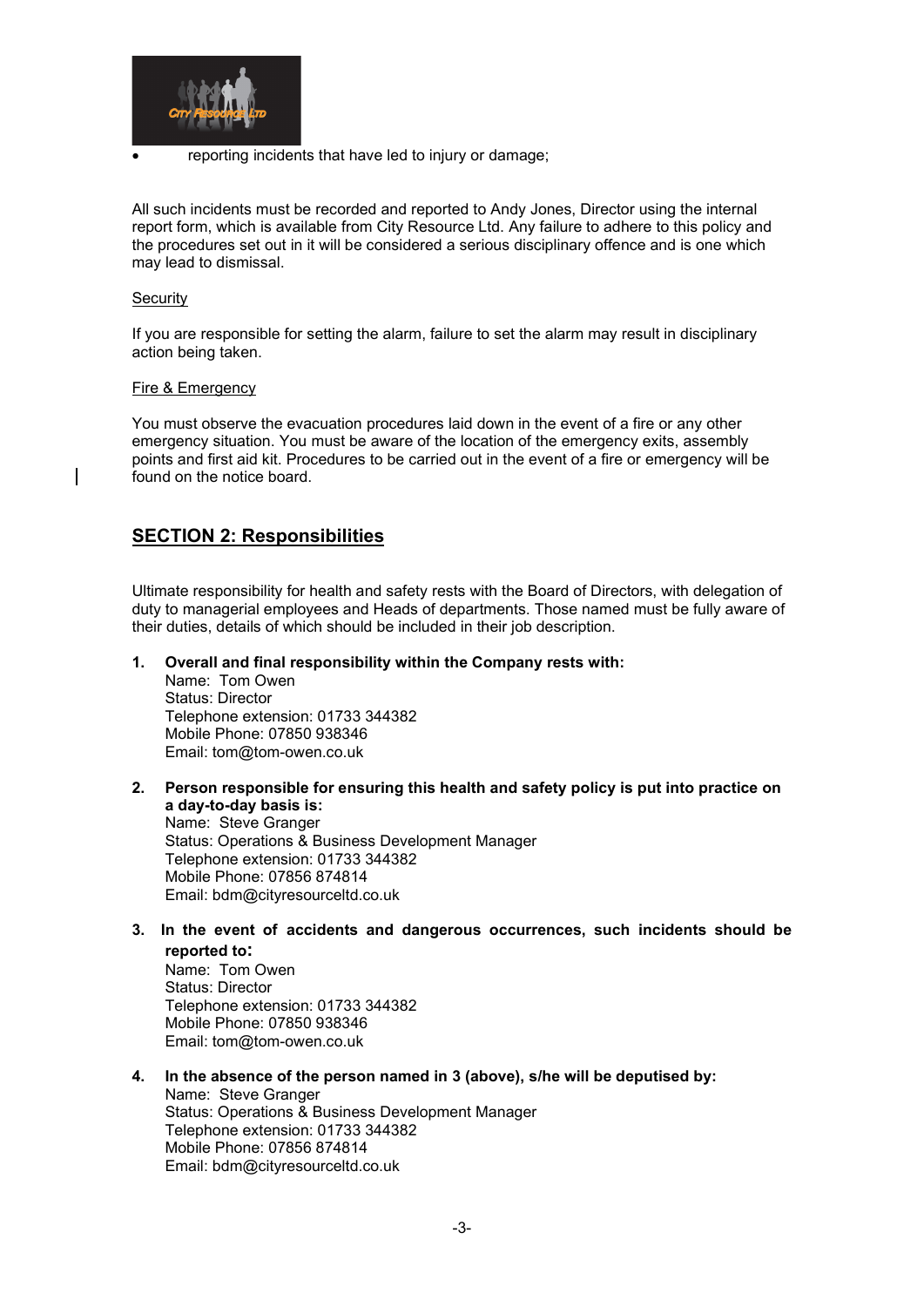

## Section 3: Risk assessments

1. Risk assessments will be undertaken by: Name: Tom Owen Status: Director

 Telephone extension: 01733 344382 Mobile Phone: 07850 938346 Email: tom@tom-owen.co.uk

#### 2. The findings of the risk assessments will be reported to: Name: Steve Granger Status: Operations & Business Development Manager Telephone extension: 01733 344382 Mobile Phone: 07856 874814 Email: bdm@cityresourceltd.co.uk

3. Action required to remove/control risks will be approved and implemented by:

Name: Tom Owen Status: Director Telephone extension: 01733 344382 Mobile Phone: 07850 938346 Email: tom@tom-owen.co.uk

### 4. Risk assessments will be reviewed by:

Name: Steve Granger Status: Operations & Business Development Manager Telephone extension: 01733 344382 Mobile Phone: 07856 874814 Email: bdm@cityresourceltd.co.uk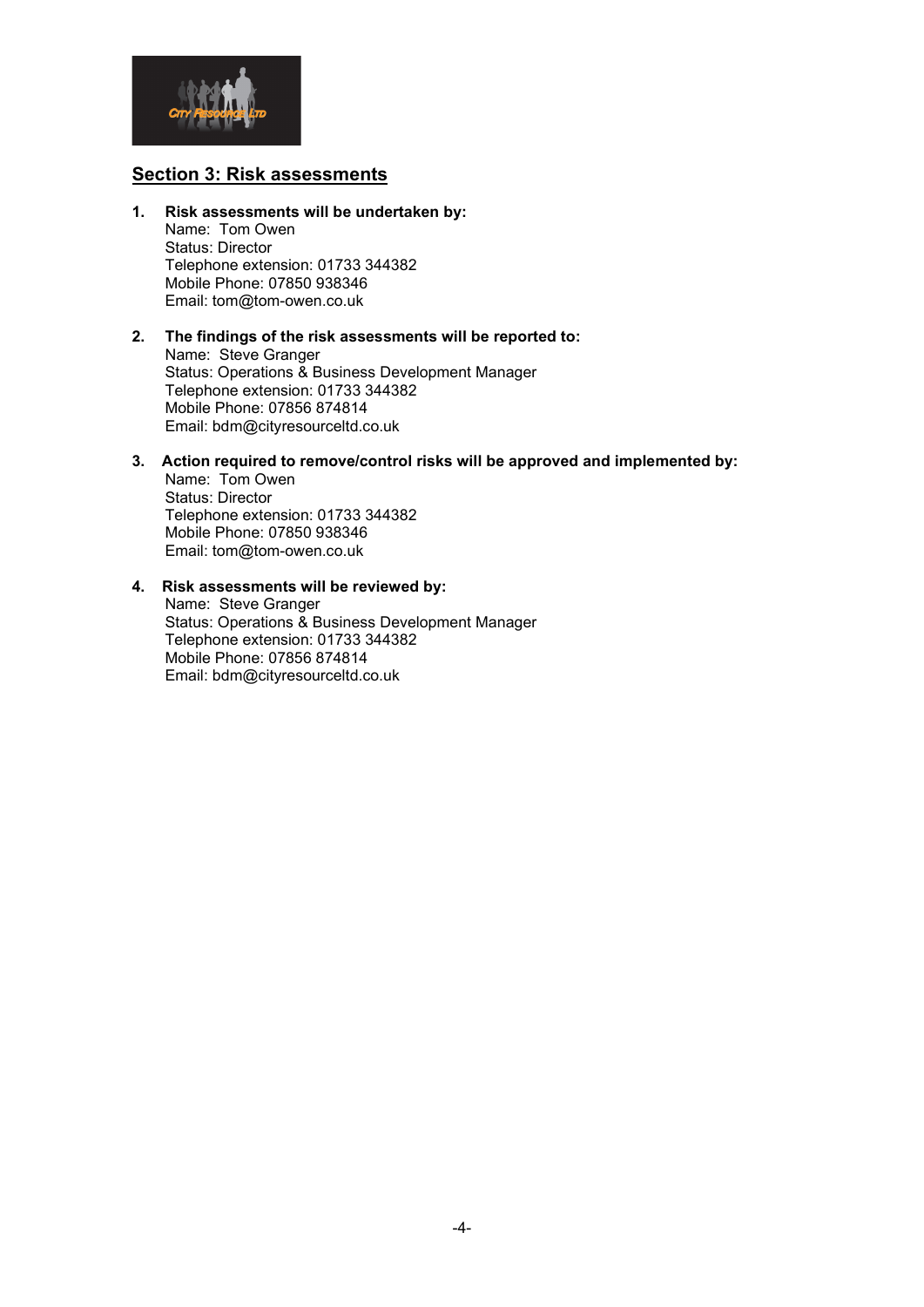

# Section 4: Accident reporting

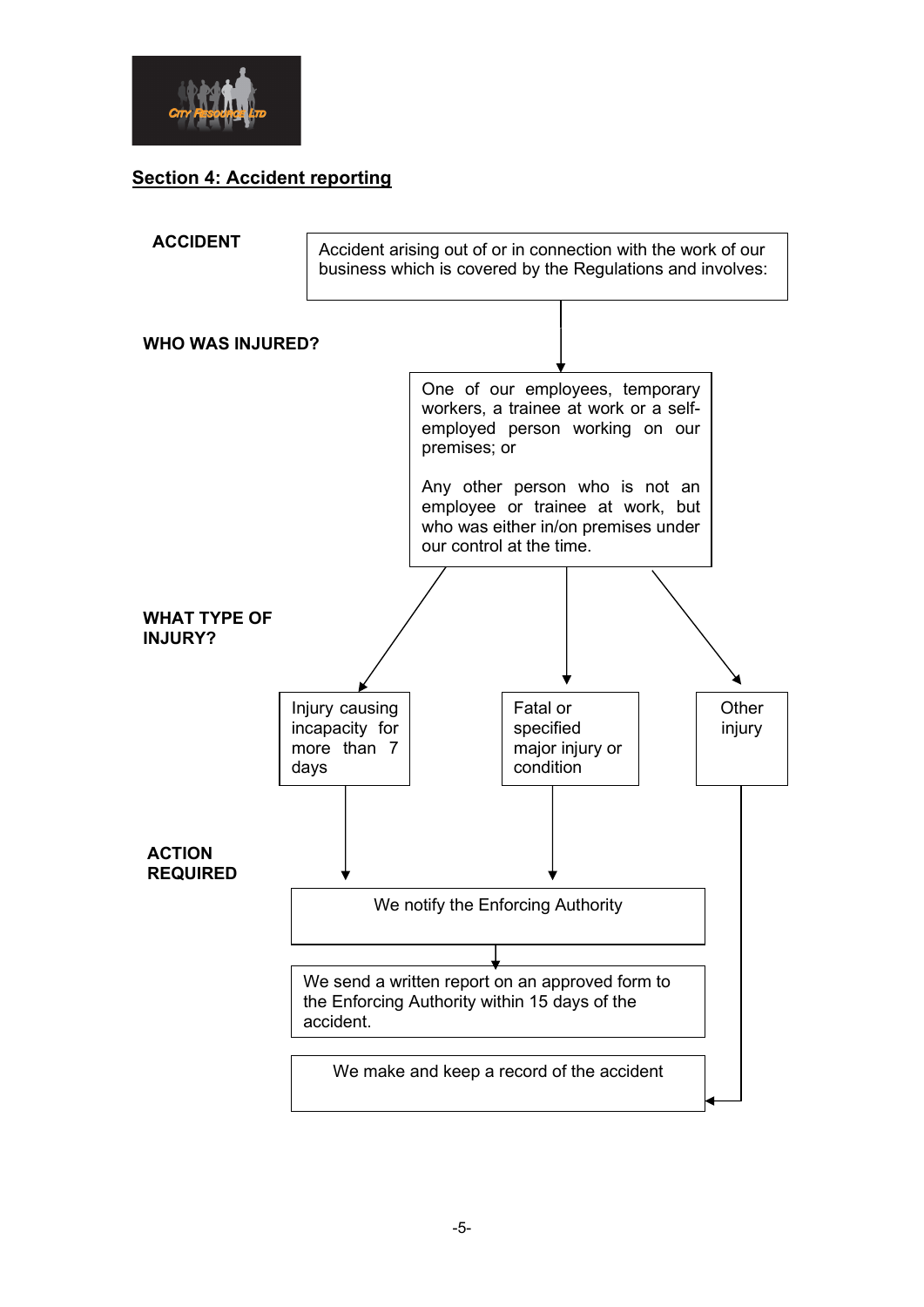

## SECTION 5: Emergency services

- 1 Nearest Hospital with a Casualty Department: Name: Peterborough City Hospital Address: Edith Cavell Campus, Bretton Gate, Peterborough. PE3 9GZ Telephone Number: 01733 678000
- 2 Police Station Name: Thorpe Wood Police Station Address: Thorpe Wood Peterborough PE3 6SD Telephone Number: 01733 563232
- 3 Fire Station Name: Peterborough Volunteer Fire Station Address: Bourges Boulevard, Peterborough PE1 2AF Telephone Number: 01480 444 500
- 4 Gas Name: EDF Telephone Number: 0333 200 5100

### **SECTION 6: Fire safety**

It is essential that adequate equipment and staff training is provided on this subject.

1. Facilities:

Number/location of escape routes: 1 Number/location of fire extinguishers: 4 (2 x Water; 2 x CO2) one of each located at front door, one of each located at rear (locked) doors, near kitchen. Number/location of fire alarms: 2 located at front and rear (locked) door Checked by: Business Watch Frequency: Annual

2. Fire Safety Training Officer:

 Name: Tom Owen Status: Director Telephone extension: 01733 344382 Mobile Phone: 07850 938346 Email: tom@tom-owen.co.uk

3. Fire Drills are the responsibility of: Name: Tom Owen Status: Director Telephone extension: 01733 344382 Mobile Phone: 07850 938346 Email: tom@tom-owen.co.uk

### 4. Fire equipment maintenance company:

Name: Business Watch Address: Unit 4, Swan Court, Forder Way, Cygnet Park, Hampton, Peterborough PE7 8GX Telephone Number: 01733 302900 Email:

- 5 Electricity Name: EDF Telephone Number: 0333 200 5100
- 6 Water Name: Landlord Telephone Number: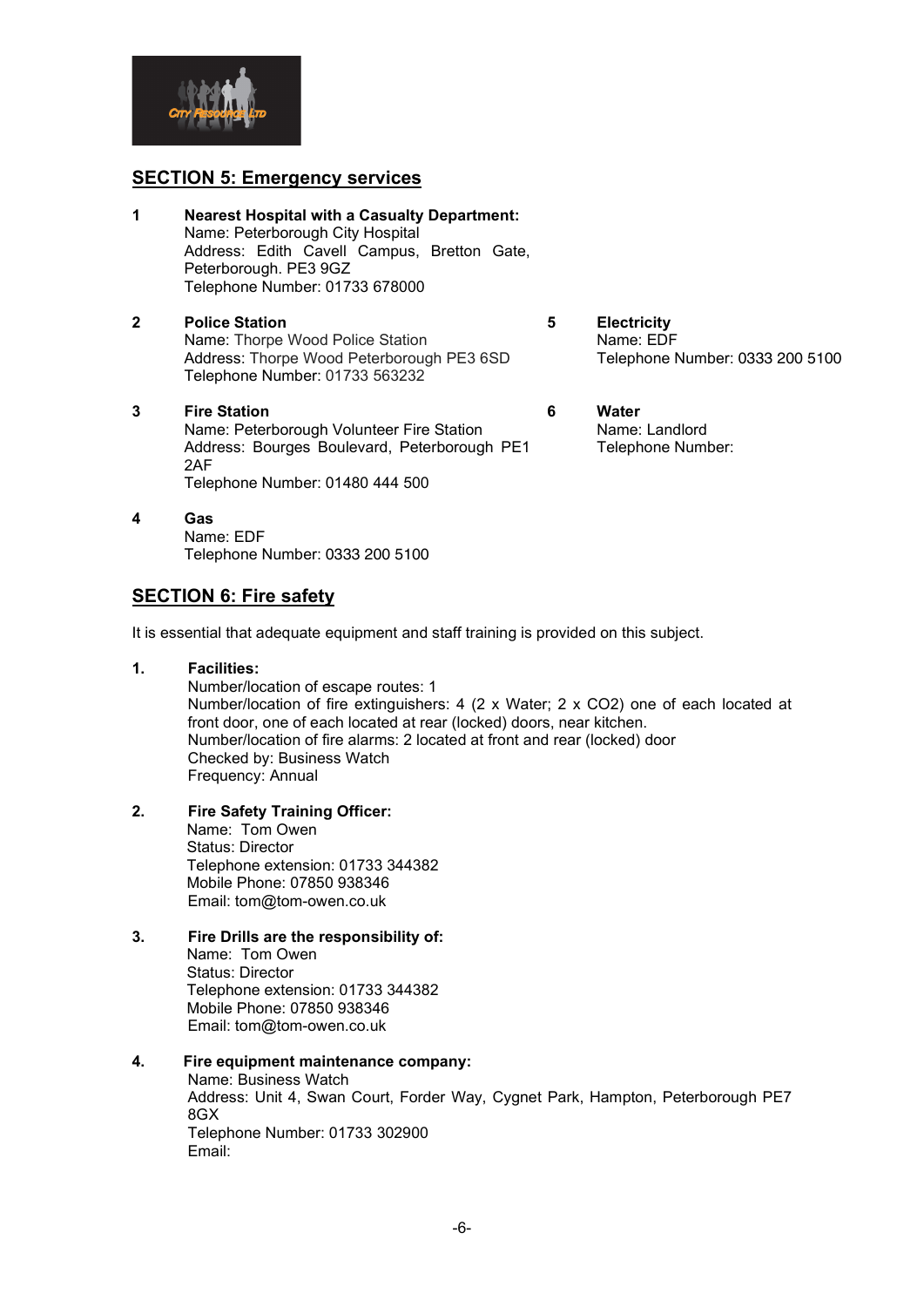

#### 5. Rules/Procedure in the event of a fire:

In the event of a fire being detected the fire alarm should be raised by breaking the glass at one of the fire alarm points. The building should then be evacuated in a calm manner and all staff, and visitors should go to the fire evacuation point located by the Car Park in Church Walk (opposite the office).

# SECTION 7: Workplace equipment

All workplace equipment should be treated with respect and checked regularly

#### Responsibility for inspecting all workplace equipment:

Name: Tom Owen Status: Director Telephone extension: 01733 344382 Mobile Phone: 07850 938346 Email: tom@tom-owen.co.uk

#### Frequency of Inspections:

Fixed equipment: 3 – 5 years Portable equipment: 2 years Records located at: City Resource Ltd

#### Companies/Persons responsible for maintenance and repair:

Name: Tom Owen Status: Director Telephone extension: 01733 344382 Mobile Phone: 07850 938346 Email: tom@tom-owen.co.uk

### SECTION 8: Health and safety training

Good training will ensure that employees are competent to carry out their tasks, thus reducing risk to health and safety.

#### Person(s) responsible for health and safety training within the Company

Name: Tom Owen Status: Director Telephone extension: 01733 344382 Mobile Phone: 07850 938346 Email: tom@tom-owen.co.uk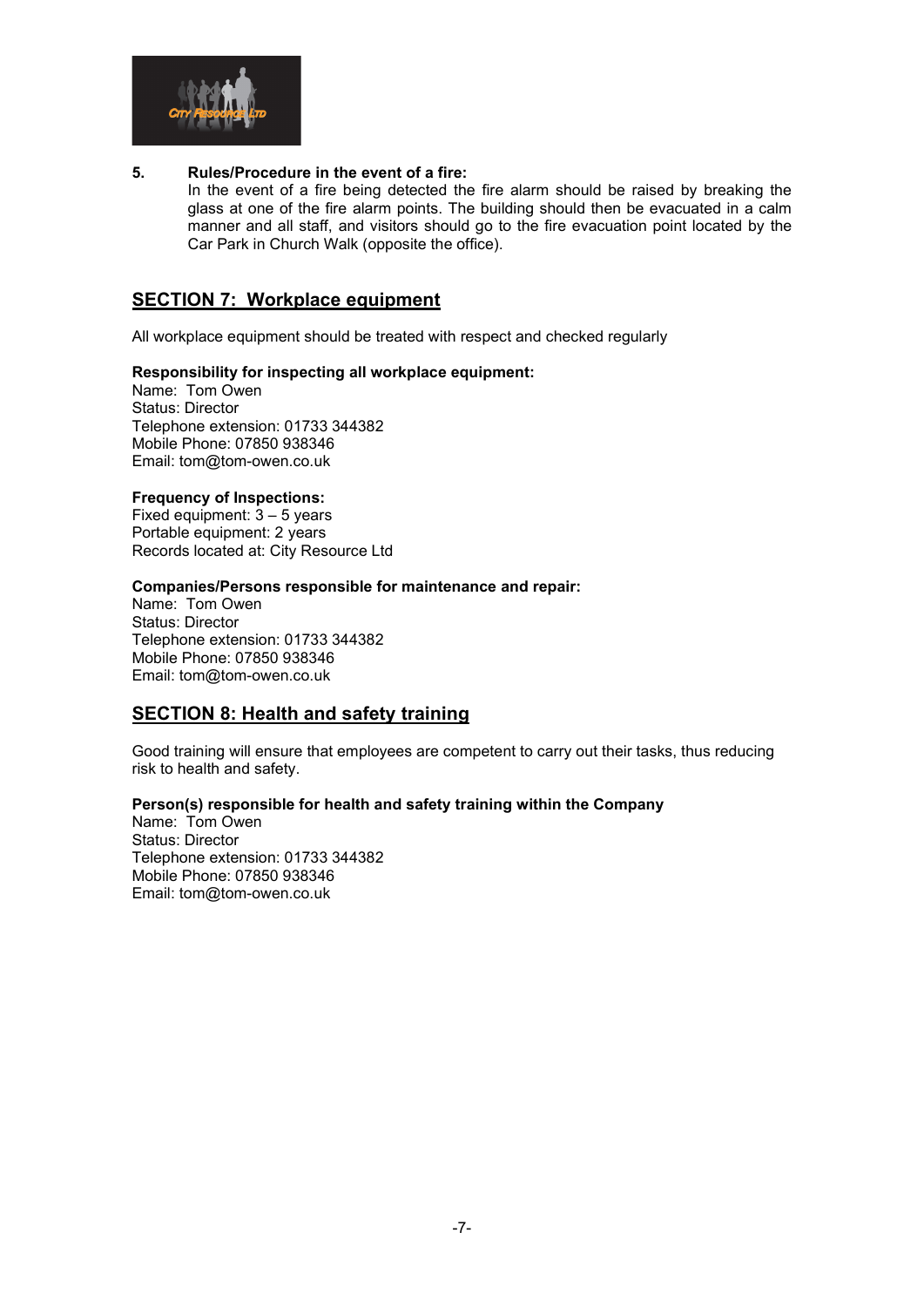

# SECTION 9: Information, instruction and supervision

#### Health and safety information can be found: City Resource Ltd.

Where employees or temporary workers work at locations under the control of another employer, health and safety risk assessments may need to be performed by the other employer.

Person(s) responsible for ensuring any necessary risk assessments are carried out by the other employer: Name: Tom Owen Status: Director Telephone extension: 01733 344382 Mobile Phone: 07850 938346 Email: tom@tom-owen.co.uk

Person(s) responsible for ensuring that all employees and temporary workers, who work at locations under the control of other employers, are given all the health and safety information relevant to the other employer and their assignment (including whether personal protective equipment is required and if so, how it will be supplied): Name: Steve Granger Status: Operations & Business Development Manager Telephone extension: 01733 344382 Mobile Phone: 07856 874814 Email: bdm@cityresourceltd.co.uk

Person(s) responsible for ensuring all employees and temporary workers working at location(s) under the control of another employer receive the necessary health and safety training: Name: Steve Granger Status: Operations & Business Development Manager Telephone extension: 01733 344382 Mobile Phone: 07856 874814 Email: bdm@cityresourceltd.co.uk

# SECTION 10: Personal protective equipment

An employer has a duty to eliminate or control risk as far as is reasonably practicable before resorting to personal protective equipment. However, many tasks require such precautions, in which case persons at risk must be provided with suitable protective equipment.

#### Person responsible for assessing and issuing PPE

Name: Front Office Staff – Helena Alesova Status: Senior Industrial Consultant Telephone extension: 01733 344382 Mobile number: 07957 292864 Email: industrial@cityresourceltd.co.uk

#### Person responsible for maintenance of PPE

Name: Tom Owen Status: Director Telephone extension: 01733 344382 Mobile number: 07850 938346 Email: tom@tom-owen.co.uk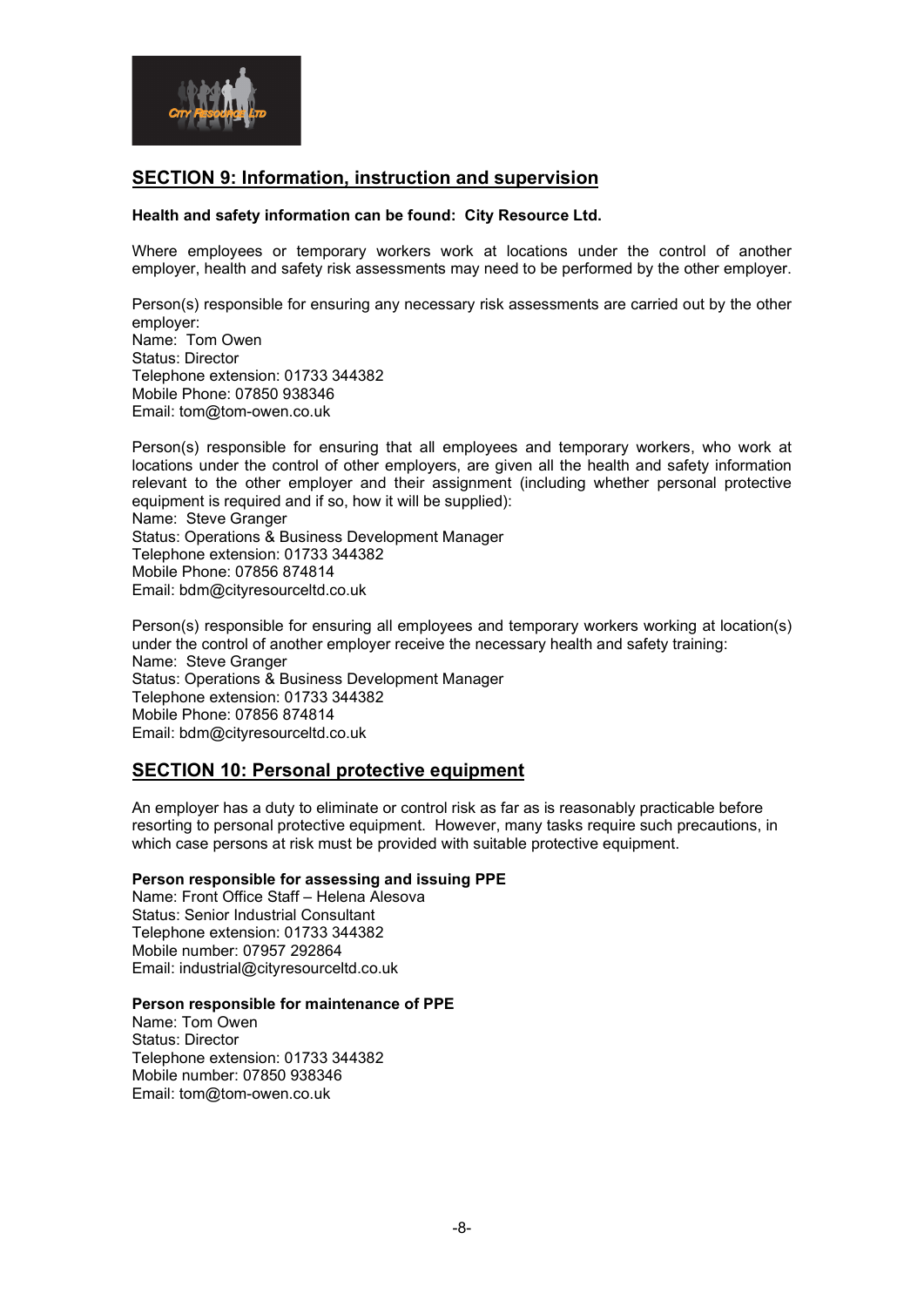

Person responsible for training in the use of PPE Name: Tom Owen Status: Director Telephone extension: 01733 344382 Mobile number: 07850 938346 Email: tom@tom-owen.co.uk

# SECTION 11: Noise and temperature

Excessive noise impairs hearing and increases pulse rate, blood pressure and breathing rate. Noise levels will be assessed and any risks prevented. Similarly the temperature inside the premises will be kept at a reasonable level.

#### Person Responsible for assessing noise and temperature levels:

Name: Tom Owen Status: Director Telephone extension: 01733 344382 Mobile number: 07850 938346 Email: tom@tom-owen.co.uk

#### Records located at: City Resource Ltd

### Section 12: First-aid and medical facilities on the Company's premises

First Aid requirements must be met for all employees whether they are working at the designated premises or elsewhere. Employees must be made aware of the provision, and records must be kept of treatment administered.

#### First-Aiders

Name(s): Helena Alesova Status: Consultant Telephone extension: 01733 344382 Mobile Phone: 07957 292864 Email: industrial@cityresourceltd.co.uk

Name(s): Tom Owen Status: Director Telephone extension: 01733 344382 Mobile Phone: 07850 938346 Email: tom@tom-owen.co.uk

First-Aid Box/First Aid Room is located at: Head Office Kitchen, Peterborough The Accident Book is located at: Head Office Kitchen, Peterborough